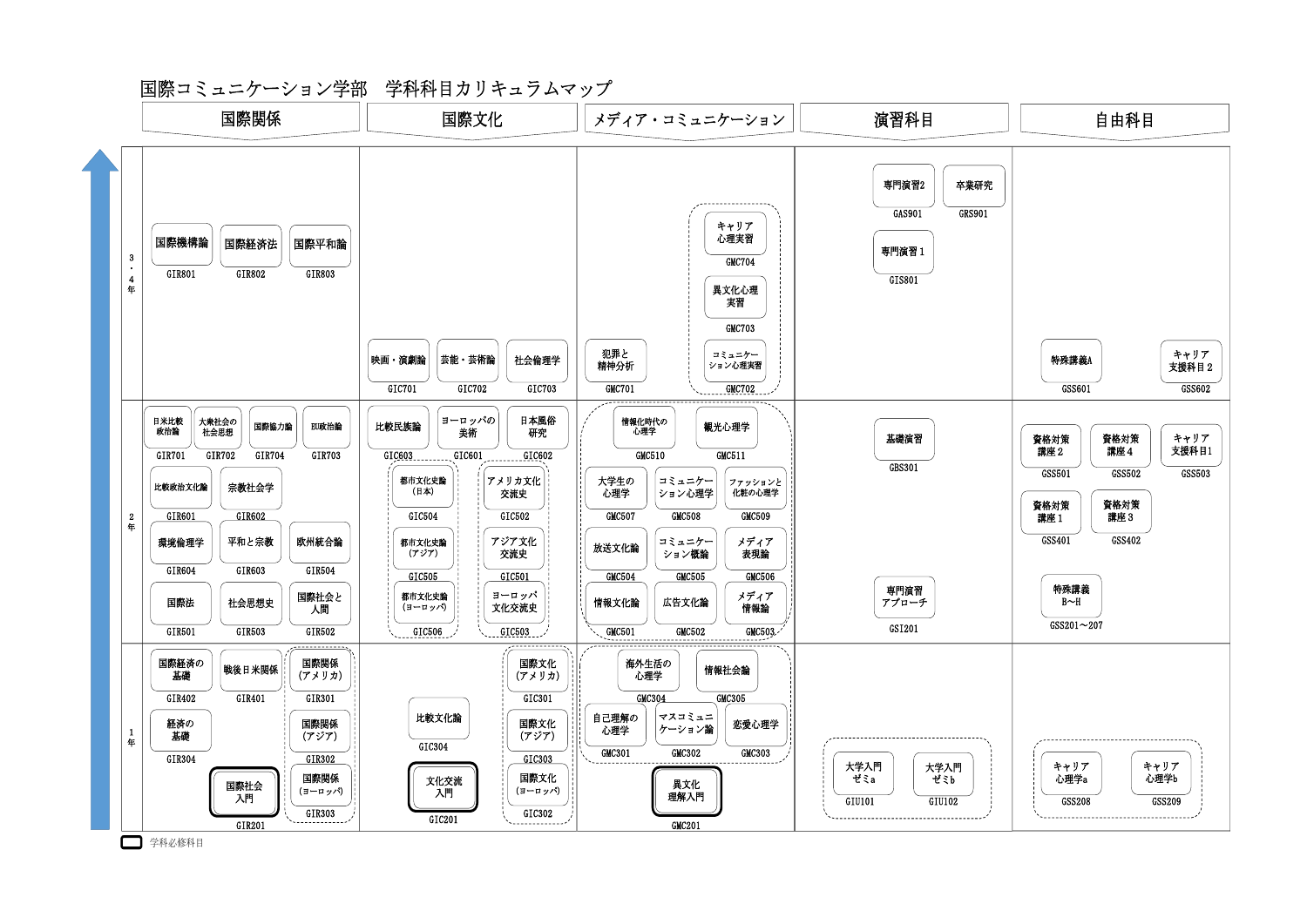国際コミュニケーション学部 学科英語科目カリキュラムマップ